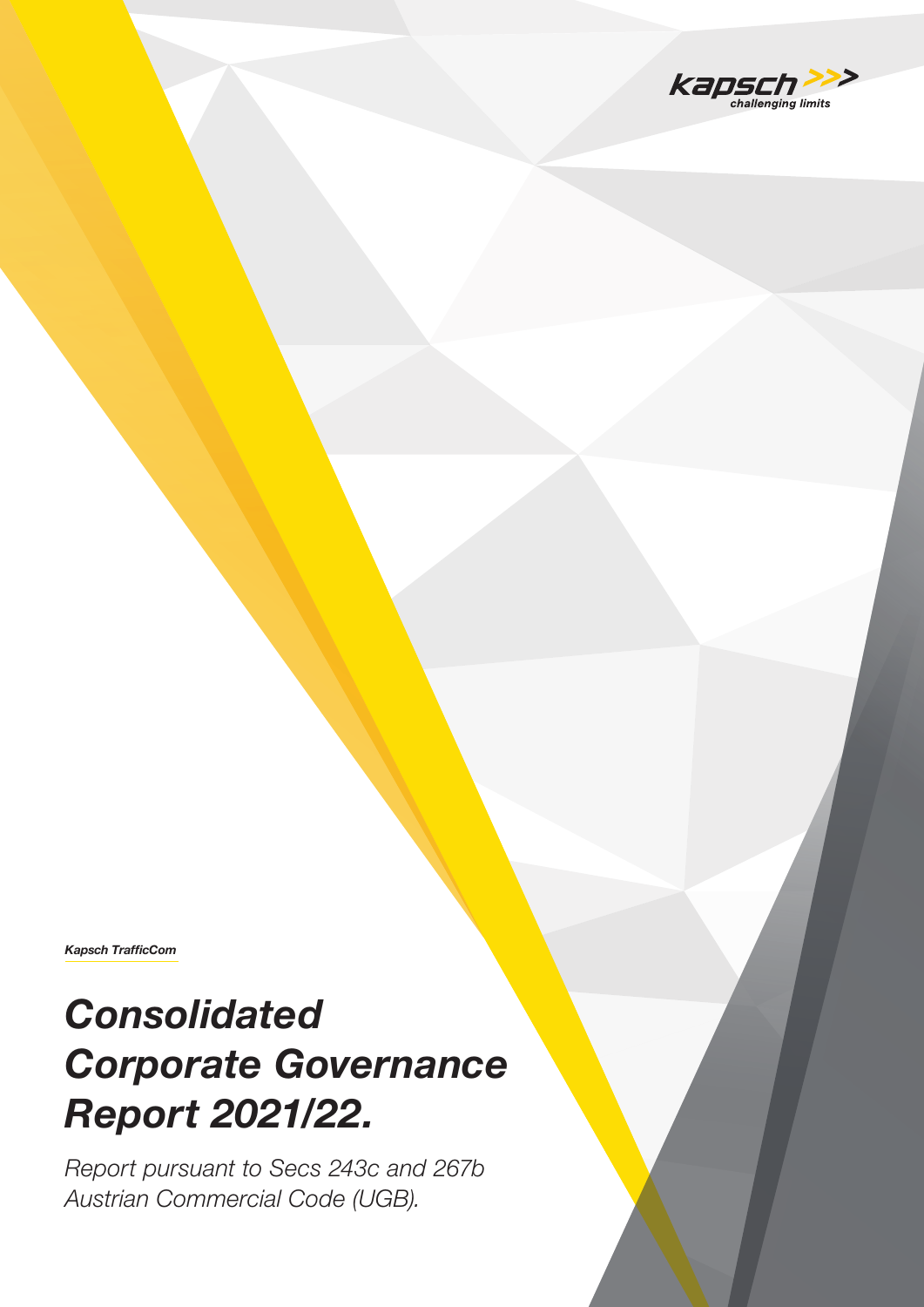## *Table of contents.*

| 1. | Principles.                                                                                                                                            |                                     |  |
|----|--------------------------------------------------------------------------------------------------------------------------------------------------------|-------------------------------------|--|
|    | 1.1 Austrian Code of Corporate Governance (ACCG).<br>1.2 Bodies of a stock company (Aktiengesellschaft).<br>1.3 Kapsch TrafficCom in the Kapsch Group. | 2<br>$\mathbf{2}$<br>$\overline{2}$ |  |
| 2  | <b>Statement of compliance.</b>                                                                                                                        | $\mathbf{2}$                        |  |
| 3  | <b>Executive Board.</b>                                                                                                                                | 3                                   |  |
| 4  | <b>Supervisory Board.</b>                                                                                                                              | 4                                   |  |
|    | 4.1 Composition.<br>4.2 Committees of the Supervisory Board.<br>4.3 Independence of the members of the Supervisory Board.                              | 4<br>5<br>6                         |  |
| 5  | <b>Operation of the Executive Board and Supervisory Board.</b>                                                                                         | 7                                   |  |
| 6  | Shares owned by members of the Executive Board<br>and Supervisory Board.                                                                               | 7                                   |  |
| 7  | Diversity regarding Executive Board, Supervisory Board<br>and                                                                                          |                                     |  |
|    | executive employees.                                                                                                                                   | 7                                   |  |
| 8  | <b>External evaluation.</b>                                                                                                                            | 8                                   |  |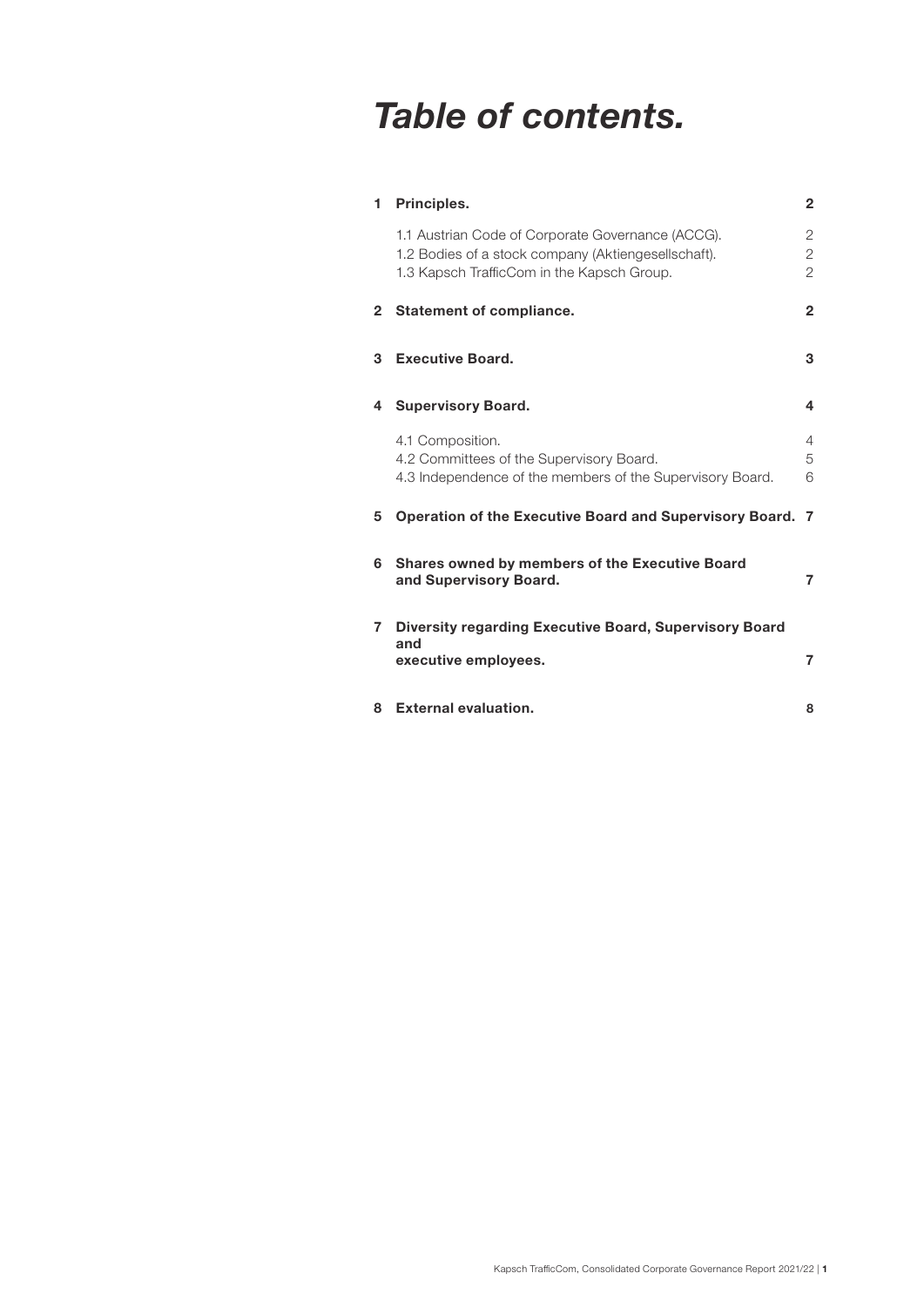## *Consolidated Corporate Governance Report.*

### *1 Principles.*

#### 1.1 Austrian Code of Corporate Governance (ACCG).

The ACCG was presented to the public on October 1, 2002 and has been amended several times since then. The publisher is the Austrian Working Group for Corporate Governance, and the current version of the ACCG is accessible at its website (www.corporate-governance.at).

*Kapsch TrafficCom declares its voluntary commitment to the current (2021) version of the ACCG.*

The rules of the ACCG are divided into three categories:

- -
- 
- L-rule (legal requirement): Rule which is based on mandatory legal requirements
- 
- C-rule (comply or explain): Rule for when a deviation is to be explained and justified ■ R-rule (recommendation): Rule with the character of a recommendation, non-compliance requires neither
	- disclosure nor explanation.

#### 1.2 Bodies of a stock company (Aktiengesellschaft).

Kapsch TrafficCom has the legal form of an "Aktiengesellschaft" (AG) under Austrian law. Its organization is based on three organs: the Executive Board, the Supervisory Board, and the Shareholders' Meeting. These are set up according to the principle of the separation of powers.

Under its own responsibility, the Executive Board manages the company as the well-being of the company requires, taking into consideration the interests of the stock holders and the employees, as well as the public interest. Members of the Executive Board shall be appointed by the Supervisory Board.

The Supervisory Board is to monitor the management of the company. For certain business transactions determined in the Austrian "Aktiengesetz" (Austrian Stock Corporations Act, AktG), in the articles of association and the by-laws, the Executive Board is to obtain the approval of the Supervisory Board. The members of the Supervisory Board shall be chosen by the Shareholders' Meeting. Moreover, the worker representation is entitled to delegate a member from their own ranks for every two members of the Supervisory Board chosen by the Annual General Meeting.

The Shareholders' Meeting serves to form the general will of the shareholders primarily in those matters of the company which are assigned to it for decision in accordance with the law and the articles, or which are submitted by the Executive Board and/or Supervisory Board for decision.

#### 1.3 Kapsch TrafficCom in the Kapsch Group.

63.3% of the shares in Kapsch TrafficCom AG are held by KAPSCH-Group Beteiligungs GmbH. Furthermore, as of March 31, 2022 , this company also held, among others, 100% in Kapsch Aktiengesellschaft.

### *2 Statement of compliance.*

In financial year 2021/22 which ended on March 31, 2022 , Kapsch TrafficCom complied with all required provisions of the ACCG as amended in January 2021.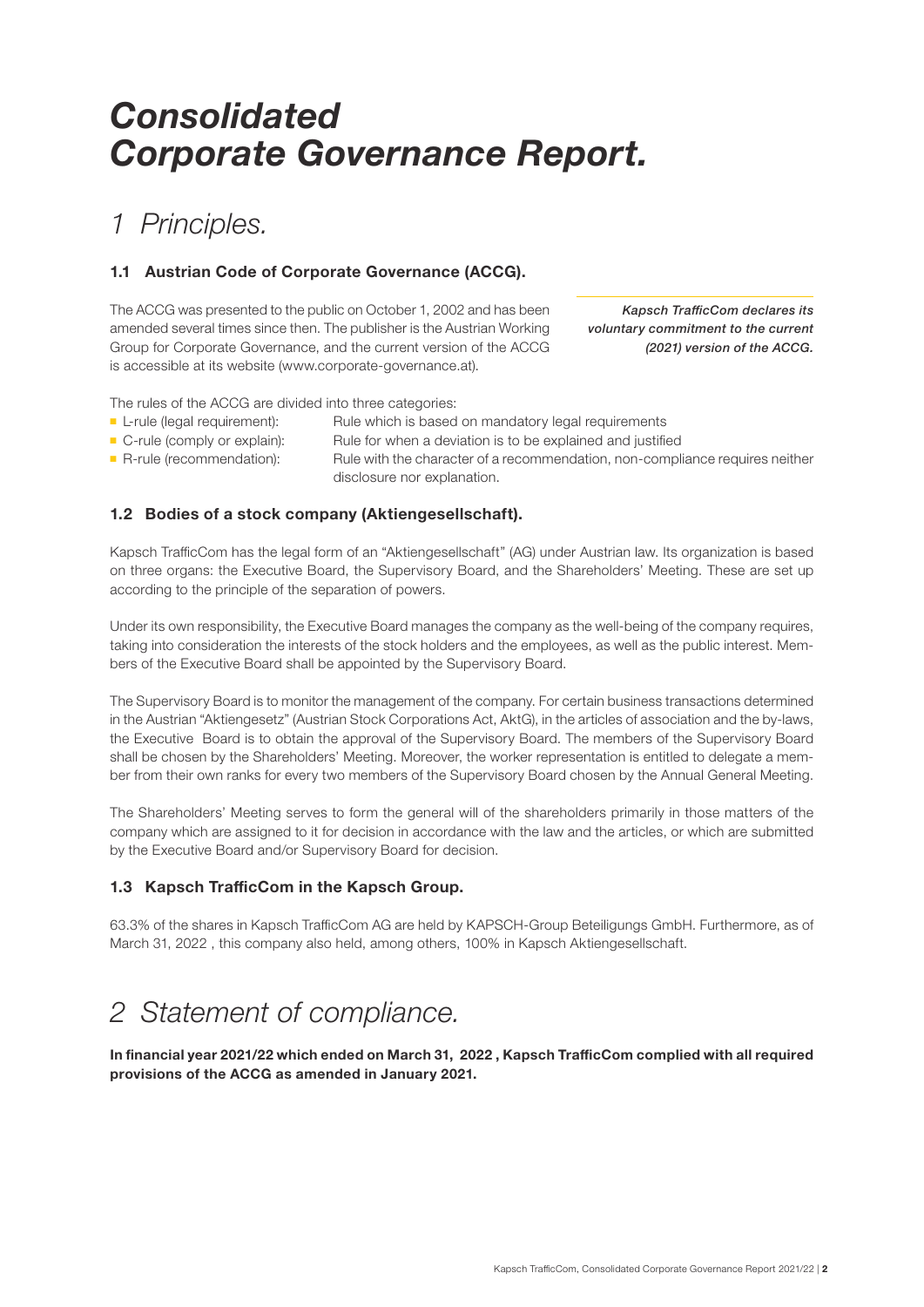### *3 Executive Board.*

| Name and function                                                                    | Areas of responsibility                                                                                                                                                                                                                               | <b>Born</b> | Year first<br>appointed | Year current<br>term expires |
|--------------------------------------------------------------------------------------|-------------------------------------------------------------------------------------------------------------------------------------------------------------------------------------------------------------------------------------------------------|-------------|-------------------------|------------------------------|
| Georg Kapsch<br>Chairman<br><b>Chief Executive Officer</b>                           | Sales, Production (Canada), Legal, People Management,<br>Marketing & Communications, Corporate Development,<br>"Environment, Social & Governance" (ESG),<br>Corporate Information & Management Systems (CIMS),<br>Demand Management, Tolling Services | 1959        | 2002                    | 2025                         |
| Andreas Hämmerle<br>Member (from July 1, 2021)<br><b>Chief Financial Officer</b>     | Finance, Supply Chain Management,<br>Production (Austria), Investor Relations,<br>Revision and Risk Management                                                                                                                                        | 1970        | 2021                    | 2024                         |
| Alfredo Escribá Gallego<br>Member<br>Chief Technology Officer                        | Technology & Platforms, Global Services, Software<br>Excellence, Product Management, and the Application<br>Centers: Tolling, Traffic, Back Office (as of April 1, 2022,<br>integrated into the Application Center Tolling)                           | 1969        | 2019                    | 2024                         |
| André Laux <sup>1)</sup><br>Member (until 10/2021)<br><b>Chief Operating Officer</b> | Sales regions: Europe-Middle East-Africa,<br>South and Central America, Asia-Pacific as well as<br>Supply Chain Management, Production & Logistics                                                                                                    | 1962        | 2010                    | 2021                         |

1) André Laux left the Executive Board on October 20, 2021. Sales agendas passed to Georg Kapsch on this day, Supply Chain Management and Production (Austria) to Andreas Hämmerle.

#### Mag. Georg Kapsch, Chief Executive Officer (CEO)

Georg Kapsch joined the Kapsch Group in 1982 and has since worked in various areas of the Group. Mr. Kapsch graduated in business administration from the Vienna University of Economics and Business.

Within the Kapsch Group, Georg Kapsch has been since:

- July 1989: Member of the Executive Board of Kapsch Aktiengesellschaft (today a sister company of Kapsch TrafficCom AG), and elected CEO in October 2001
- October 2000: CEO of KAPSCH-Group Beteiligungs GmbH (core shareholder of Kapsch TrafficCom AG)
- November 2000: Managing director of DATAX HandelsgmbH (parent company of KAPSCH-Group Beteiligungs GmbH)

In addition, Mr. Kapsch is a member of the Supervisory Board of Teufelberger Holding AG as well as a member of the Executive Boards of the Private Foundation Wunderer and the Tabor Private Foundation.

#### Mag. Andreas Hämmerle, Member of the Executive Board (CFO)

Prior to his appointment to the Executive Board in 2021, Mr. Hämmerle was Executive Vice President Finance at Kapsch TrafficCom. He also has various management and Executive Board experience in the service and retail industries. Mr. Hämmerle graduated in economics from the Leopold-Franzens-University in Innsbruck. Several international university courses in applied business administration, for example at the University of St. Gallen and the University of Innsbruck, complement his studies.

#### Alfredo Escribá Gallego, MSc, MBA, Member of the Executive Board (CTO)

Mr. Escribá is a Spanish citizen and lives in the USA. Prior to his appointment to the Executive Board in 2019, Mr. Escribá was Executive Vice President responsible for the Urban Traffic & Mobility Management Solution Center.

*"In meetings of the Executive Board there are open discussions between the members of the Executive Board"*

He joined Kapsch TrafficCom in the course of the acquisition of Schneider Electric's Transportation business in April 2016 and already had international experience in Spain, South America and North America as well as global responsibilities. Mr. Escribá holds university degrees (Master) from Universidad Politécnica de Madrid and Texas A&M University, as well as an MBA from Instituto Argentino de la Empresa in Buenos Aires.

Alfredo Escribá is member of the Board of Directors of the associated company Traffic Technology Services, Inc., USA.

Georg Kapsch Andreas Hämmerle Alfredo Escribá Gallego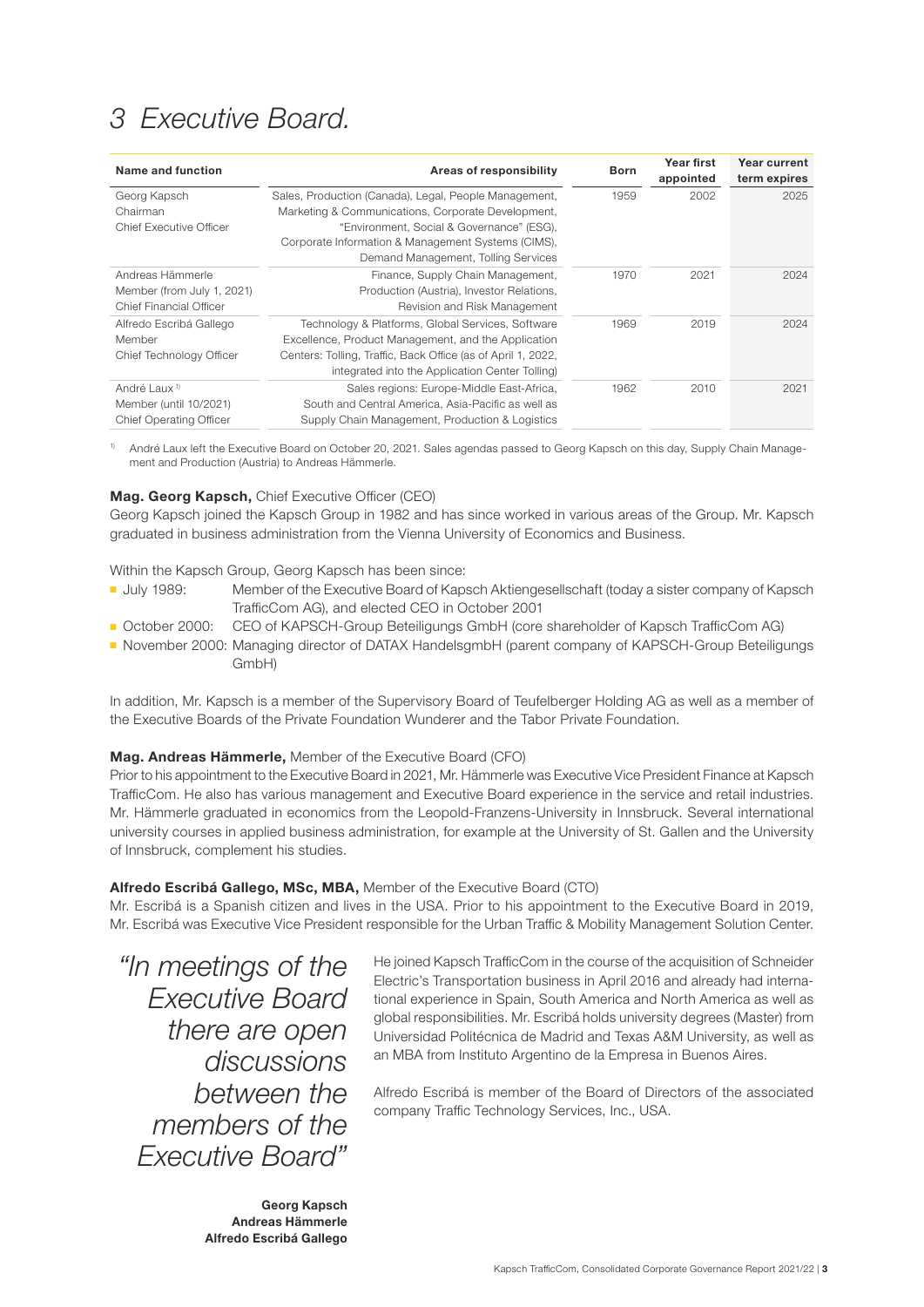### *4 Supervisory Board.*

In addition to the constituent meeting, the Supervisory Board held six further meetings in the 2021/22 financial year. The Executive Board also took part in the latter. All members of the Supervisory Board attended all board meetings in the 2021/22 financial year.

*All members of the Supervisory Board attended all meetings of the Supervisory Board.*

#### 4.1 Composition.

In accordance with the articles of association, the Supervisory Board is made up of three to six members elected by the Shareholders' Meeting, as well as representatives delegated by the works council in accordance with the Austrian "Arbeitsverfassungsgesetz" (Labor Constitutional Act). The members of the Supervisory Board in financial year 2021/22 were:

|                        | <b>Position</b>      | <b>Born</b> | Year first<br>appointed | Year current<br>term expires |
|------------------------|----------------------|-------------|-------------------------|------------------------------|
| Franz Semmernegg       | Chairman             | 1968        | 2002                    | 2023                         |
| <b>Harald Sommerer</b> | Deputy Chairman      | 1967        | 2013                    | 2023                         |
| Sonja Hammerschmid     | Member               | 1968        | 2021                    | 2025                         |
| Sabine Kauper          | Member               | 1968        | 2011                    | 2022                         |
| Kari Kapsch            | Member <sup>2)</sup> | 1964        | 2002                    | 2021                         |
| Christian Windisch     | Member <sup>1)</sup> | 1963        | 2002                    |                              |
| Claudia Rudolf-Misch   | Member <sup>1)</sup> | 1967        | 2018                    |                              |

Delegated by the works council which may recall a member it has delegated at any time.

2) Kari Kapsch resigned from the Supervisory Board at his own request at the end of the Annual General Meeting on September 8, 2021.

Dr. Franz Semmernegg has been a member since June 2002 and has been Chairman of the Supervisory Board since 2005. In 1992, he concluded his studies in business administration at the Karl-Franzens University in Graz, where he also wrote his doctoral thesis in 1997. From 1993 to 1996 Mr. Semmernegg worked in a firm of chartered accountants and tax consultants and in 1996 moved to Schrack Seconet AG, where he rose to become the Manager and Authorized Representative for Finance and Controlling after a stopover at Ericsson Austria. Together with a partner, Franz Semmernegg completed a management buy-out in January 1999 and founded Schrack BusinessCom AG. At the start of 2001, Kapsch Aktiengesellschaft acquired a majority share in the company, which was renamed Kapsch BusinessCom AG in 2002. In 2021, Kapsch BusinessCom (since March 10, 2022: K-Businesscom AG) was separated from the Kapsch Group and is now no longer an affiliated company of Kapsch TrafficCom.

Dr. Harald Sommerer has been a member of the Supervisory Board since September 2013 and became its Deputy Chairman in September 2020. Since December 2013 he has been self-employed and is working on establishing an investment portfolio. Before that he was CEO and Chairman of the Executive Board of Zumtobel AG from May 2010 to September 2013. From 1997 to 2010, Harald Sommerer was a member of the Executive Board of AT & S Austria Technologie & Systemtechnik AG, CFO between 1998 and 2005 and CEO from 2005 to January 2010. He is a doctor of social and economic sciences from the Vienna University for Economics and Business and Master of Management from the J. L. Kellogg Graduate School of Management, Northwestern University.

**Dipl.-Betriebsw. Sabine Kauper** is a financial expert for organizations in challenging phases from growth to restructuring and supports companies in various industries as a consultant. She spent around eight years on the Executive Boards of globally active stock corporations listed in Germany. After studying business administration in Munich with a focus on taxes and auditing, Ms. Kauper worked for an auditing company for four years. Since 2009, she has held Supervisory Board mandates and completed training as a qualified Supervisory Board member with certification by Deutsche Börse AG. She is a member of the Advisory Board at Cidron Ollopa Investment B.V.

Dr. Sonja Hammerschmid is Head of Research and Development at GROPYUS AG and member of the Executive Board of the Leopold Museum Private Foundation (Privatstiftung). After an academic career, she took over leadership roles in the Innovation Agency and the Austria Promotional Bank (Austria Wirtschaftsservice, aws). From 2010 to 2016, Ms. Hammerschmid was the President of the University of Veterinary Medicine Vienna and, in 2016, also President of Universities Austria. In the same year, she entered politics as Federal Minister of Education. As a result of the parliamentary elections in 2017, Ms. Hammerschmid became member of the opposition in the Austrian Parliament, from where she withdrew in April 2021. Ms. Hammerschmid is a doctor of natural sciences from the University of Vienna. In her career she was on the Supervisory Boards of Innovacell AG and "Kunsthalle Wien".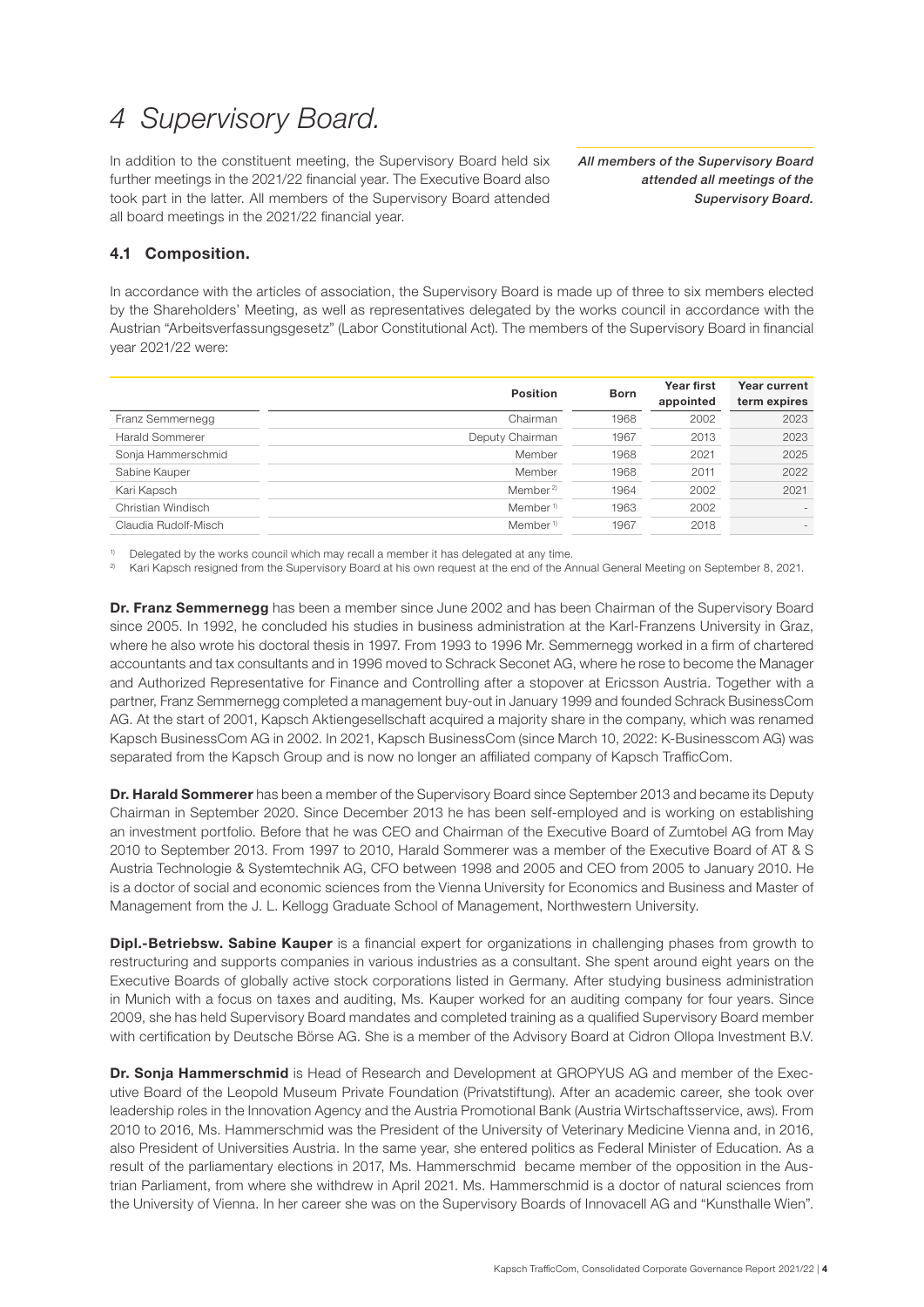Dr. Kari Kapsch, brother of Georg Kapsch (CEO), was a member of the Supervisory Board from June 2002 until September 2021. From June 2005 to September 2020, he was Deputy Chairman.

Ing. Christian Windisch has been working for the Kapsch Group since September 1984 and is currently employed in the area of quality assurance. He graduated from a polytechnic in Vienna with a degree in telecommunications and electrical engineering.

Claudia Rudolf-Misch, MBA, has been working for Kapsch TrafficCom since June 2004. She started as Quality Manager in Austria and is currently responsible for the global HSSQ management system of Kapsch TrafficCom Group. Ms. Rudolf-Misch holds a Master of Business Administration.

None of the persons mentioned above is a member of the Executive Board of a publicly listed company and simultaneously fulfils more than four appointments to Supervisory Boards in stock companies outside of the Group or occupies a position in one of the bodies of companies which are in competition with Kapsch TrafficCom AG. Harald Sommerer is Deputy Chairman of the Supervisory Board of the publicly listed VARTA AG. No other appointment to a Supervisory Board or comparable position in other publicly listed companies is exercised by one of the persons mentioned above.

#### 4.2 Committees of the Supervisory Board.

The Supervisory Board has established an Audit Committee and a Remuneration Committee. All committee members attended all committee meetings in the 2021/22 financial year.

*All committee members attended all meetings of their respective committees.*

#### Audit Committee.

It has the duties listed in Section 92 (4a) AktG and Regulation (EU) No 537/2014, and is competent to make decisions to this extent. This includes auditing and preparing the approval of the annual Financial Statements and annual Consolidated Financial Statements, auditing the consolidated Corporate Governance Report and consolidated Non-Financial Report, handling the report on risk management pursuant to C-rule 83 of the ACCG, the review of the audit (Group audit) process and the independence of the auditor (including the evaluation and approval of non-audit services), the preparation of a proposal for the distribution of profit as well as the preparation of the report to the Annual General Meeting. Moreover, the Audit Committee prepares the proposal of the Supervisory Board for the selection of the annual auditor (consolidated accounts auditor), reviews the accounting process as well as the effectiveness of the internal control system and the risk management system. A member of the Audit Committee must be a so-called financial expert. Persons who were formerly members of the Executive Board, managing director or annual auditor, as well as persons who certified the annual Financial Statements or annual Consolidated Statements in the last three years, cannot act as financial experts or as chairperson of the Audit Committee.

This committee is made up of Franz Semmernegg (Chairman and financial expert), Harald Sommerer (financial expert) and Christian Windisch. The auditor is to be included in the meetings of the Audit Committee which concern the preparation of the approval of the annual Financial Statements (Consolidated Financial Statements) and their auditing. The Audit Committee held a total of four meetings in the 2021/22 financial year. The auditor was present at two meetings; there was no need for a joint meeting without the presence of the Executive Board.

#### Remuneration Committee.

It deals with the content of the Executive Board members' employment contracts and is authorized to make decisions to this extent. This excludes the appointment and recall of members of the Executive Board, however (responsibility of the full Supervisory Board). The committee is composed of two members of the Supervisory Board who are selected by the Shareholders' Meeting, including the Chairman of the Supervisory Board.

The committee is composed of Franz Semmernegg (Chairman) and, since September 2021, Sabine Kauper (previously: Harald Sommerer). Both committee members have knowledge and experience in the area of compensation policy. Mr. Semmernegg is CEO and Executive Board member responsible for personnel agendas at K-Businesscom AG. Ms. Kauper has also held board positions with responsibility for personnel. In addition, she has dealt in detail with aspects of executive board compensation for her certification (by Deutsche Börse) as a supervisory board member.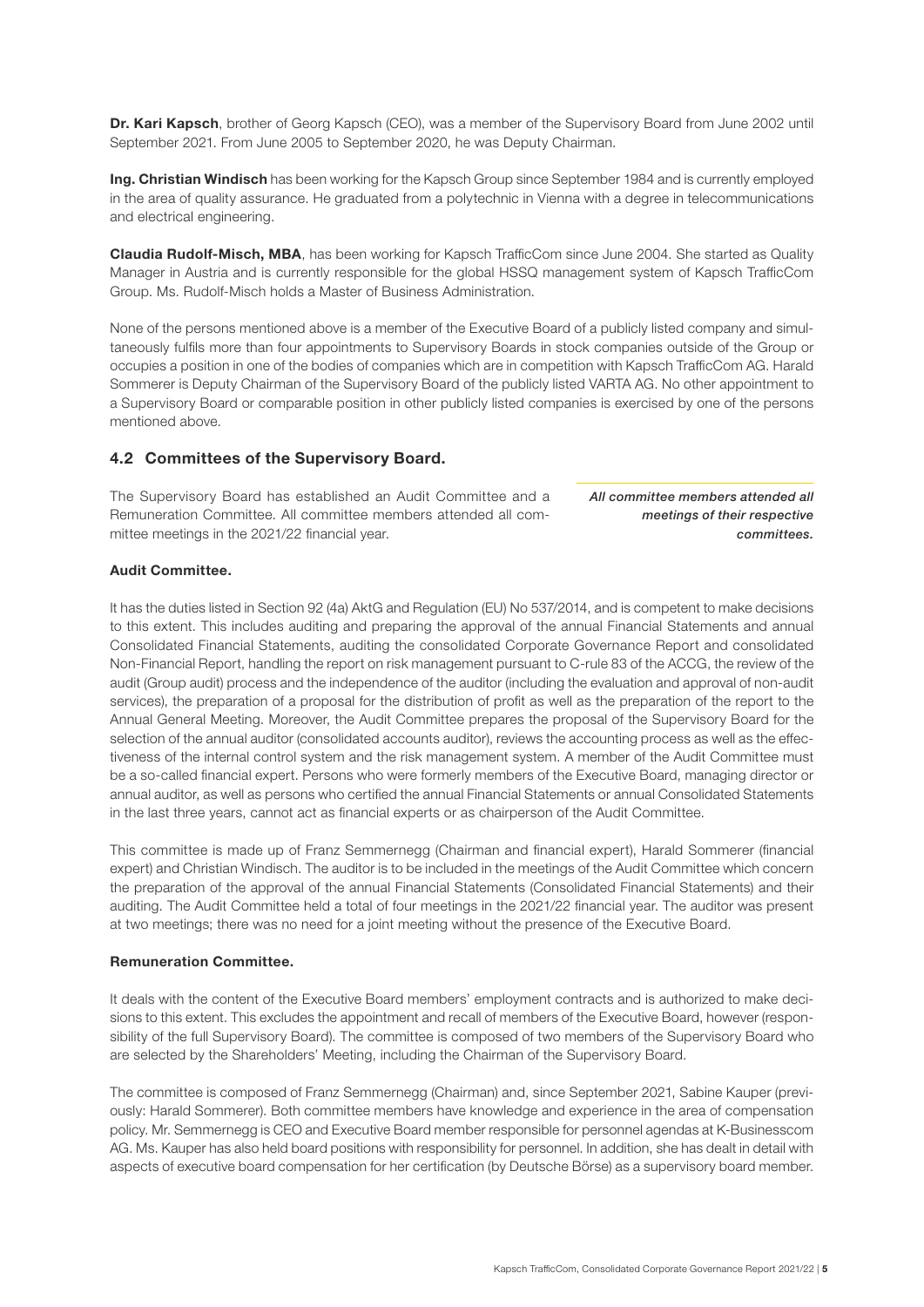In the 2021/22 financial year, the Remuneration Committee held three meetings on the following topics:

- Executive Board compensation components based on non-financial factors,
- Modalities for terminating the Executive Board contract with Mr. Laux,
- Adjustment of the Executive Board contract of Mr. Escribá.

#### 4.3 Independence of the members of the Supervisory Board.

A member of the Supervisory Board shall be deemed as independent according to C-rule 53 ACCG if said member does not have any business or personal relations with the company or its Executive Board that constitute a material conflict of interests and is therefore suited to influence the behavior of the member.

Kapsch TrafficCom AG is part of the Kapsch Group. All members of the management of the parent company (KAPSCH-Group Beteiligungs GmbH) are equal and exercise various positions in companies of the Kapsch Group. No significant conflict of interests is to be assumed here. DATAX HandelsgmbH acts purely as an investment company and has no influence on the business activity of its 100% subsidiary KAPSCH-Group Beteiligungs GmbH. For these reasons, any Supervisory Boards of Kapsch TrafficCom AG, which are at the same time members of the management of KAPSCH-Group Beteiligungs GmbH (and therefore representatives of shareholders with an entrepreneurial stake) are to be declared independent of Kapsch TrafficCom AG, even if they do not formally satisfy points 1, 5 or 7 of the following catalogue:

- 1. The Supervisory Board member shall not have served as member of the Executive Board or as a management-level staff of the company or one of its subsidiaries in the past five years.
- 2. The Supervisory Board member shall not maintain or have maintained in the past year any business relations with the company or one of its subsidiaries to an extent of significance for the member of the Supervisory Board. This shall also apply to relationships with companies in which a member of the Supervisory Board has a considerable economic interest, but not for exercising functions in the bodies of the Group.
- 3. The approval of individual transactions by the Supervisory Board pursuant to L-rule 48 does not automatically mean the person is qualified as not independent.
- 4. The Supervisory Board member shall not have acted as auditor of the company or have owned a share in the auditing company or have worked there as an employee in the past three years.
- 5. The Supervisory Board member shall not be a member of the Executive Board of another company in which a member of the Executive Board of the company is a Supervisory Board member.
- 6. A Supervisory Board member may not remain on the Supervisory Board for more than 15 years. This shall not apply to Supervisory Board members who are shareholders with an entrepreneurial stake in the company or who represent the interests of such a shareholder.
- 7. The Supervisory Board member shall not be a closely related (direct offspring, spouses, life partners, parents, uncles, aunts, sisters, nieces, nephews) of a member of the Executive Board or of persons having one of the aforementioned relations.

Declaration of independence. With the exception of Franz Semmernegg, all members of the Supervisory Board declared themselves to be independent pursuant to C-Rule 53 ÖCGK. Sonja Hammerschmid, Sabine Kauper, and Harald Sommerer are independent pursuant to C-Rule 54 ÖCGK.

Transactions which require approval. Apart from the transactions listed in the notes to the Consolidated Financial Statements under "Related parties", there were no transactions requiring approval pursuant to Section 95 (5) no. 12 of the Austrian Stock Corporation Act (AktG) in the 2021/22 financial year.

*Three from four capital representatives on the Supervisory Board are independent as per C-Rule 53 ACCG.*

*In addition, Hammerschmid, Kauper and Sommerer independent as per C-Rule 54 ACCG.*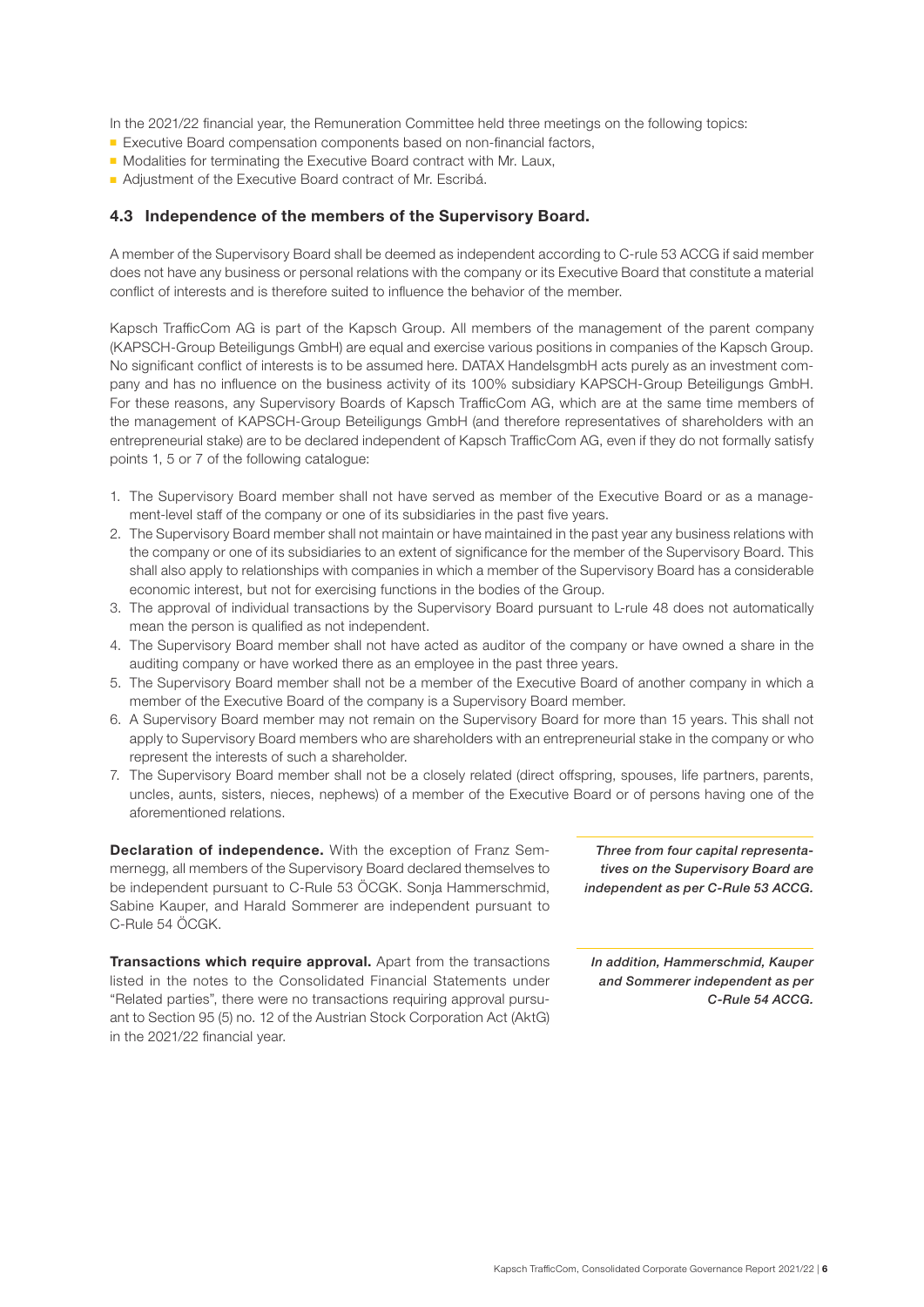### *5 Working procedures of the Executive Board and Supervisory Board.*

The areas of responsibility of the individual members of the Executive Board, the procedures (such as resolution requirements and procedures) as well as the transactions which require approval from the Supervisory Board are determined in the Articles of Association as well as in the Rules of Procedure for the Executive Board.

*"In meetings of the Supervisory Board there are open discussions between the members of the Executive Board and the Supervisory Board"* 

**Georg Kapsch** (tor the Executive Board) **Franz Semmernegg** (for the Supervisory Board) The Executive Board holds regular meetings with open discussions and mutual exchange of information and passes resolutions in all matters which fall within the responsibility of the full Executive Board.

The Supervisory Board monitors the management of the Executive Board regularly and comprehensively and provides consultation. The Chairman of the Supervisory Board was in regular contact with the Chairman of the Executive Board in order to discuss the company development, strategy and state of implementation of the strategy, as well as the risk management of the company.

The Supervisory Board has provided itself with rules of procedure, in which, inter alia, the composition and the chairmanship, the terms for convening and voting, the area of activity, duties to provide information, transactions between the company and Executive Board members as well as the committees are governed.

Members of the Executive Board generally take part in meetings of the Supervisory Board. Together, the points on the agenda in particular the situation and the development of the company as well as its strategic orientation are openly discussed. The Executive Board also informs the Supervisory Board about relevant developments between the periodically set meetings.

### *6 Shares owned by members of the Executive Board and Supervisory Board.*

As of the balance sheet date, the Supervisory Board members Franz Semmernegg and Claudia Rudolf-Misch each held 228 shares in Kapsch TrafficCom. The other members of the Supervisory Board and the members of the Executive Board did not hold any shares in the Company.

### *7 Diversity regarding Executive Board, Supervisory Board and executive employees.*

Globally, Kapsch TrafficCom employs people of different gender, age groups as well as with diverse views and beliefs. The employees are of different origin and ethnicity, have different cultural and religious backgrounds, different sexual orientations as well as mental and physical abilities. The promotion of diversity is therefore a strategically relevant topic for Kapsch TrafficCom, to which great importance is also attached in in-house training programs. Kapsch TrafficCom expects its employees and managers to deal with this issue in order to develop an understanding of the resultant diversity. This creates the basis for cross cultural and motivating cooperation.

One of the focal points in the area of diversity is cooperation between men and women. Various measures to promote women within the corporation (explained in the Kapsch TrafficCom's consolidated Non-Financial Report) should lead to an increasing number of women in management positions. By 2023, 30% of all managers should be female.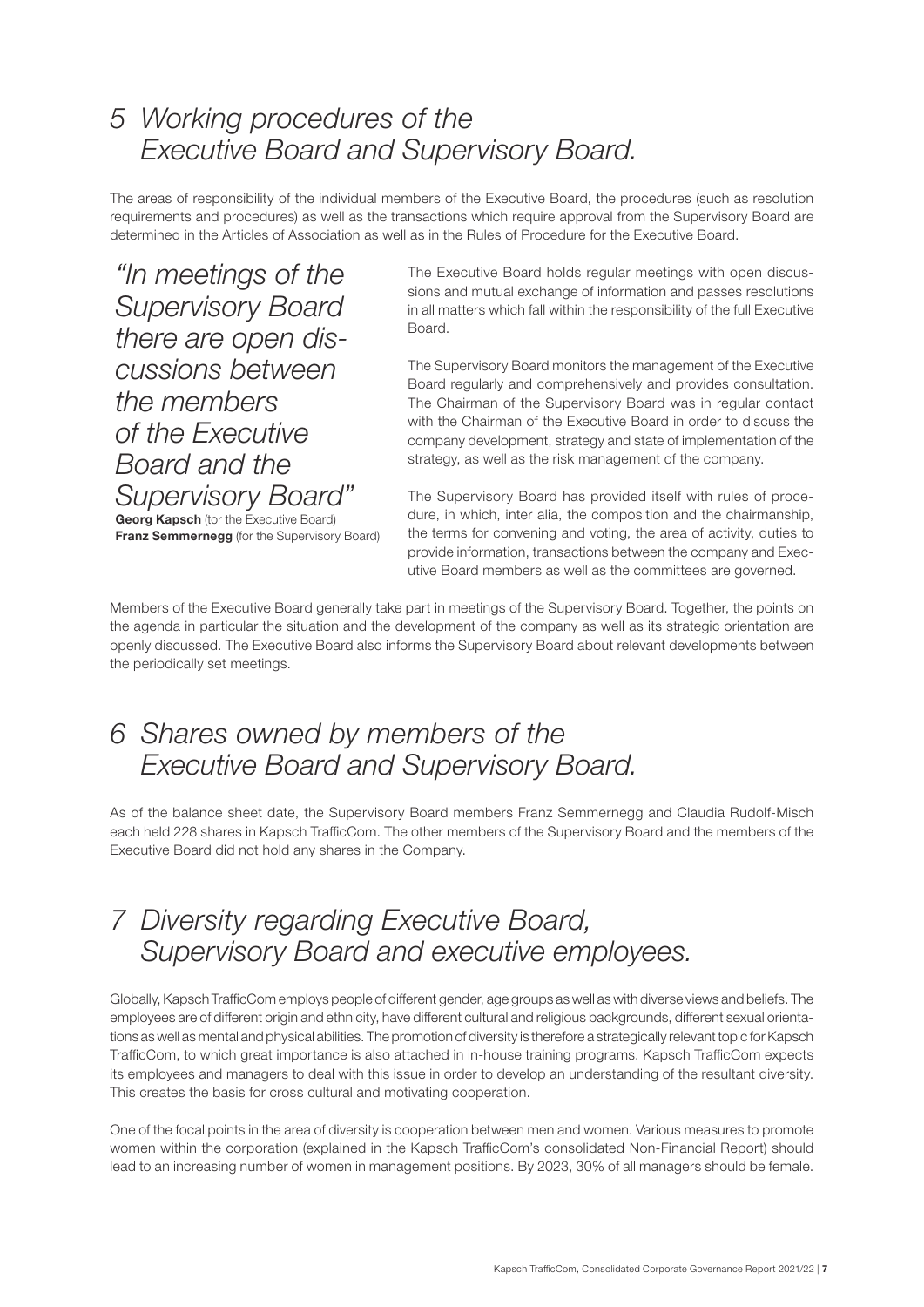In general, the selection of candidates for a position on the Executive Board, Supervisory Board or in a management function is made with a view to filling the vacancy in the best possible way. Emphasis is placed on professional and social competence, experience as well as the ability to work in a team. Other factors, such as religion, gender, sexual orientation, pregnancy if applicable, origin, ethnicity, skin color, age, disabilities or genetic information are not criteria. Kapsch TrafficCom does not have a formulated plan for the advancement of women in the Executive Board, Supervisory Board and executive functions in the Company and its subsidiaries. A person may be appointed/ reappointed to the Executive Board of Kapsch TrafficCom if, at the time of such appointment/reappointment, such person has reached a maximum age of 65. For the Supervisory Board, this age limit is 75 years.

At the end of the 2021/22 financial year, the Supervisory Board was composed of three women and three men. Kapsch TrafficCom thus complies with the statutory quota for women on the Supervisory Board, although this is not applicable to the Company because the Supervisory Board consists of less than six capital representatives.

There were no women on the Executive Board in the 2021/22 financial year. A number of female executives held management positions at Kapsch TrafficCom AG, such as Head of Legal as well as Head of Marketing & Communications and simultaneously Head of Sales Region EMENA (Europe, Middle East, North Africa). Women also held management positions at subsidiaries, for example the President/CEO of Kapsch TrafficCom USA and simultaneously Head of Sales Region North America as well as the Head of Manufacturing at Kapsch Components GmbH & Co KG. As of 31 March 2022, a total of 13 persons at Kapsch TrafficCom AG had power of attorney, three of whom were women.

### *8 External evaluation.*

Kapsch TrafficCom has the consolidated Corporate Governance Report externally audited in three-year intervals. The 2019/20 Corporate Governance Report was externally evaluated by PwC Wirtschaftsprüfung GmbH, Vienna. No objections were raised.

Vienna, June 14, 2022

The Executive Board

Georg Kapsch Chief Executive Officer

Andreas Hämmerle Executive Board member

Alfredo Escribá Gallego Executive Board member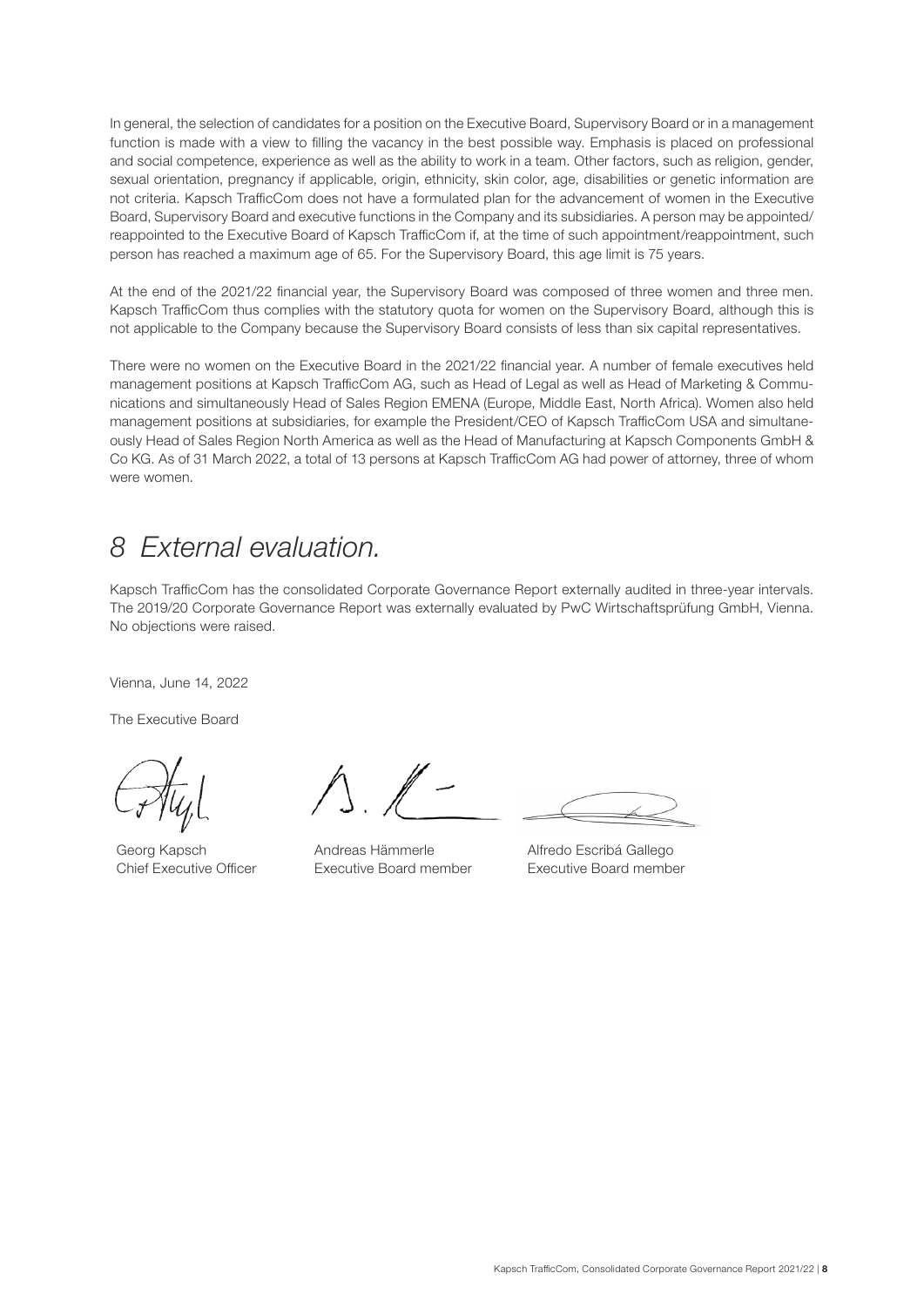#### Disclaimer.

Certain statements in this report are forward-looking statements. They contain the words "believe," "intend," "expect," "plan," "assume," and terms of a similar meaning. Forward-looking statements reflect the beliefs and expectations of the company. Actual events can deviate significantly from the expected developments, due to a range of factors. As a result, readers are cautioned not to place undue reliance on such forward-looking statements. Kapsch TrafficCom AG disclaims any obligation to update forward-looking statements made herein.

This report was created with care and all data has been checked conscientiously. Nevertheless, the possibility of layout and printing errors cannot be excluded. Differences in calculations may arise due to the rounding of individual items and percentages. The English translation is for convenience; only the German version is authentic.

When referring to people, the authors strive to use both the male and female forms as far as possible (for example: he or she). For readability reasons, occasionally only the masculine form is used. However, it always refers to people of all gender categories.

This report does not constitute a recommendation or invitation to purchase or sell securities of Kapsch TrafficCom.

#### Imprint.

Media owner and publisher: Kapsch TrafficCom AG Place of publishing: Vienna, Austria Editorial deadline: June 14, 2022